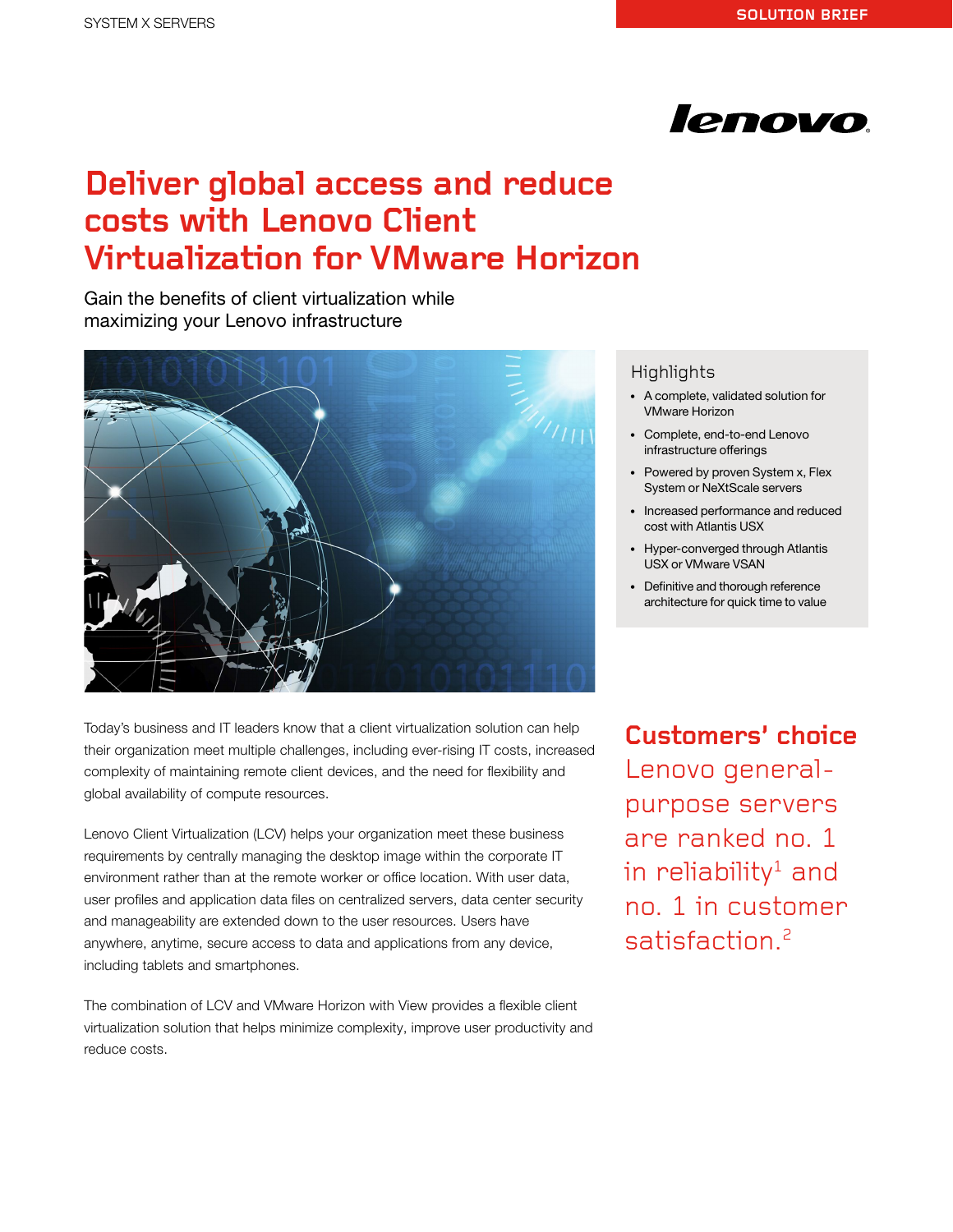#### Working together

Lenovo has a long history of industry firsts with a continued investment in research and development, a robust product road map and industry partnerships that augment Lenovo offerings.

System x was:

- The first VMware system vendor
- The first VMware joint development partner
- First to offer comprehensive VMware support

VMware and Lenovo drive innovation through R&D collaboration, end-to-end service offerings, and joint planning and marketing.

## **A complete, validated solution**

Lenovo offers a complete, validated LCV solution for VMware Horizon with View, which is continually updated with the latest-generation Intel Xeon processors, new VMware vSphere features and leading-edge graphics cards for accelerating applications that require GPUs.

VMware Horizon delivers multiple advantages for organizations implementing LCV, including choice of delivery with support for private cloud and cloud-hosted services, as well as comprehensive image management across any combination of virtual, physical and bring-your-own device (BYOD). Hybrid delivery through Horizon Desktop as a Service (DaaS) provides organizations with choice when it comes to services for end users. VMware's closed-loop management and optimization for the software defined data center enables organizations to truly extend the power of virtualization from the data center to devices.

The Lenovo solution for VMware consists of the following components:

- Server building blocks: Includes System x servers, Flex System and NeXtScale servers
- Storage: SAN-attached or converged storage or hyper-converged storage in the server
- Networking: Lenovo Ethernet Networking and Brocade FC SAN
- Clients: Endpoints for users, which can be laptops, tablets and other mobile devices, thin clients or workstations
- **Hypervisor: VMware ESXi**
- **Connection broker:** VMware Horizon with View

Reference architecture is available for Lenovo Client Virtualization with VMware Horizon (see<http://lenovopress.com/tips1279> for more information); Figure 1 shows the main architectural features.

## **Options for matching the solution to the need**

The key to a successful client virtualization deployment depends largely on matching the solution to your organization's workload requirements. Running VMware Horizon on industry-standard x86 servers from Lenovo helps reduce costs and gives you the flexibility to choose configurations. The Lenovo and VMware reference architecture offers an array of infrastructure choices for general-purpose workloads, accelerated graphics workloads, hyper-converged solutions and shared storage deployments.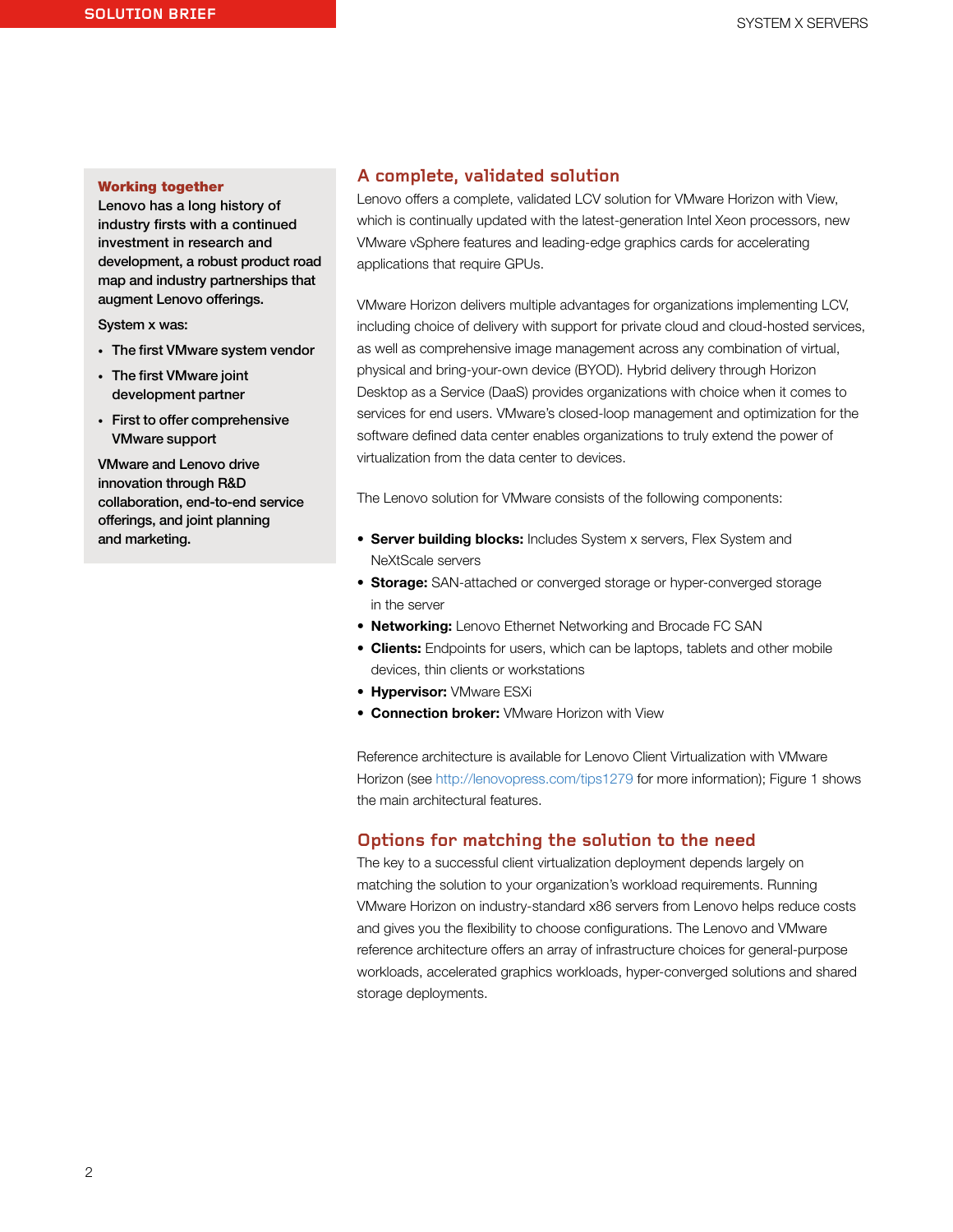

Figure 1. Architecture for Lenovo Client Virtualization with VMware Horizon

### **Powering general-purpose workloads**

To fuel workloads for mainstream enterprise users, a powerful and efficient solution is VMware Horizon on a choice of System x3550 M5 and System x3650 M5 rack servers and dense Flex System x240 M5 offerings. Lenovo's general-purpose servers offer memory capacity up to 768 GB. They also include System x Trusted Platform Assurance, an exclusive set of System x security features and practices that protect data centers from low-level malware attacks, enabling customers to minimize risk and costs to their data centers.

The System x3550 M5 is a compact, versatile 1U two-socket rack server that provides leadership security, efficiency and reliability. Integrated with up to two latest-generation Intel Xeon processors, the x3550 M5 delivers exceptional performance. Storage can include up to 12 drives in a selection of sizes and types.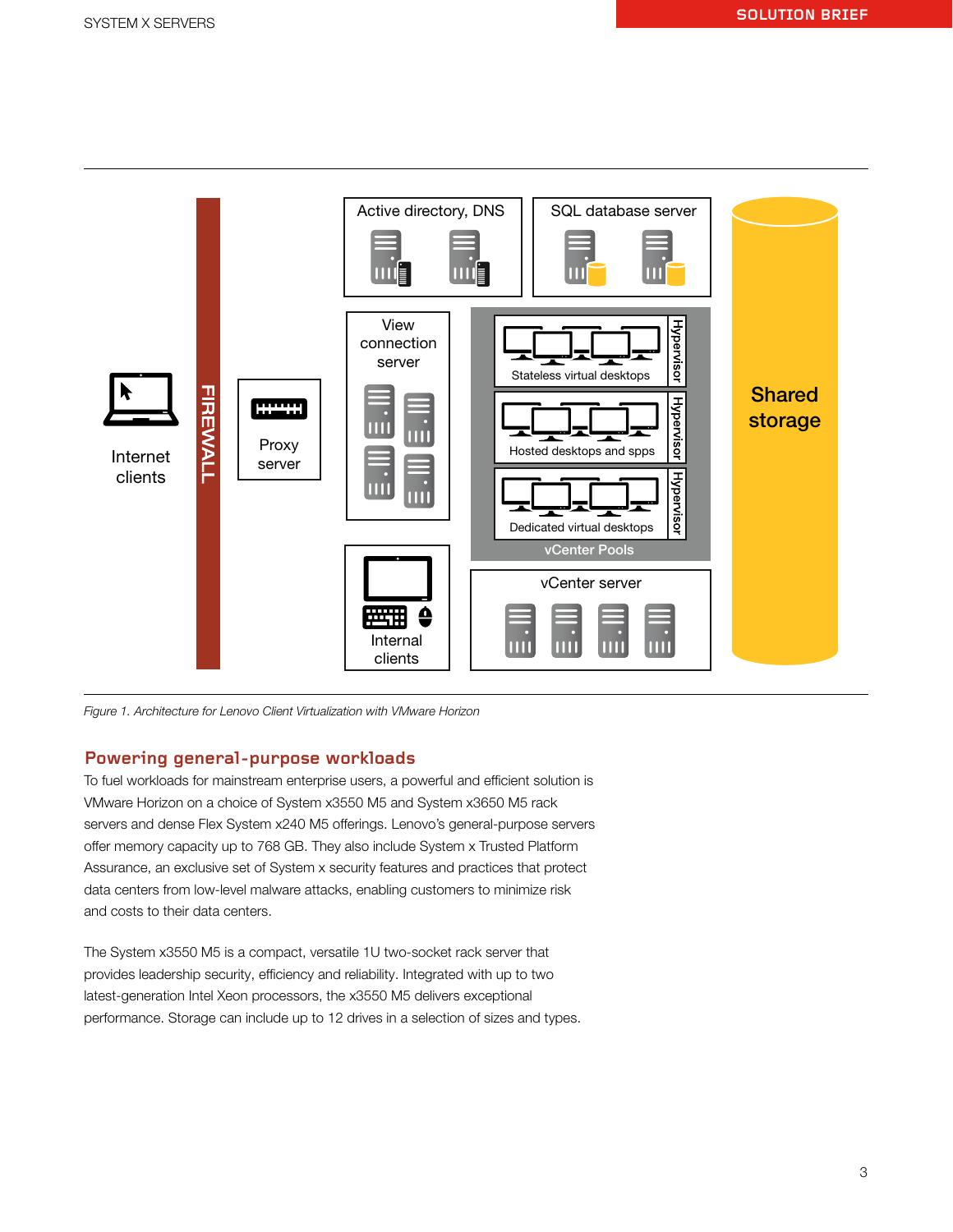

System x3550 M5 and x3650 M5 servers with local drives

With the 2U System x3650 M5 rack server, your organization can run even more workloads, with availability when you need it. The x3650 M5 is integrated with the latest-generation Intel Xeon processors and provides industry-leading, two-socket storage capacity. It can include up to 26 drive bays to optimize diverse workloads. It also supports up to two NVIDIA GRID graphics acceleration cards.

For greater density requirements, Flex System infrastructure features the next generation of blade technology. As a converged system, Flex System offers excellent integration of solution elements, and low latency through the mid-plane for improved performance. The Flex System Enterprise Chassis is the foundation of the Flex System offering, which features 14 compute node bays in a 10U chassis that delivers high-performance connectivity for integrated computing, storage, networking and management resources.

Flex System provides the efficiency you need now, along with a growth path for the future. Its flexible design can be fully customized to the specific needs of the computing environment and supports independently scalable IT resource pools. The Flex System x240 M5 compute node delivers maximum performance for a broad set of workloads.

### **Boosting performance of shared storage**

For shared storage deployments, Lenovo offers a validated solution that leverages VMware Horizon and Atlantis USX storage optimization software. Your organization can improve the performance of storage with Atlantis USX, which includes advanced deduplication and local caching features for faster response times. Less data needs to travel back and forth over the network, reducing latency and accelerating the user experience.

Atlantis USX also provides software-only technology for deduplication and data compression, which significantly reduces the amount of data that must be stored. The net effect is reduced CAPEX, because it takes less storage hardware to support the same amount of performance. In fact, Atlantis USX enables your organization to economically improve performance over regular SAN disk arrays by using 100 percent solid-state disks (SSDs).

You can also avoid storage sprawl as the solution scales, even with persistent desktops that normally require large amounts of space—the solution is proven to scale to 5,000 or more users with just 2U of IBM FlashSystem storage. Additionally, the Lenovo solution with Atlantis USX supports centralized management. For example, Atlantis seamlessly integrates with the hypervisor's high-availability capabilities to provide automated recovery when a server or rack encounters a failure.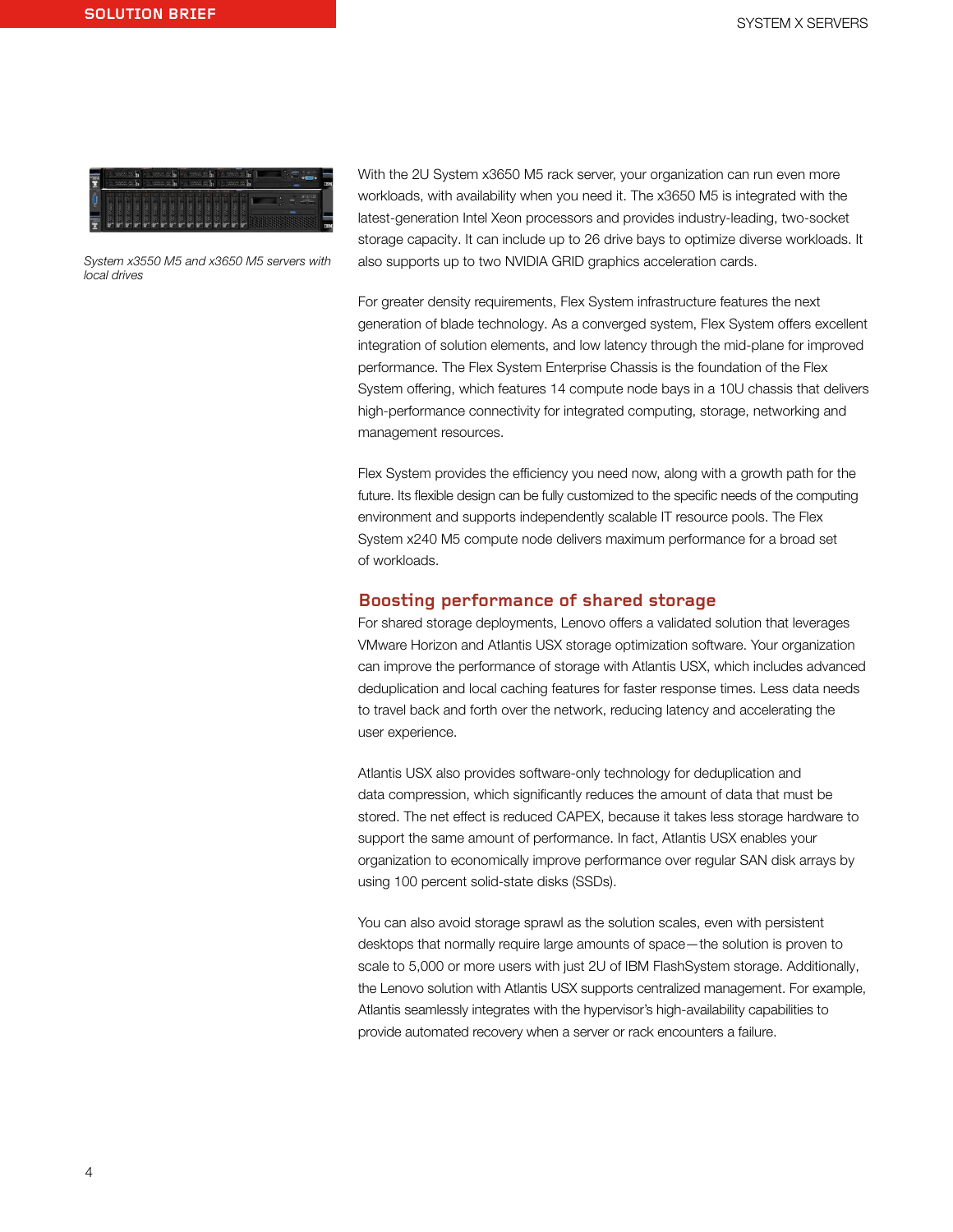## **Eliminating shared storage using hyper-converged systems**

Use System x3550 M5, x3650 M5 or x240 M5 servers with local drives including SSDs to eliminate shared storage using either VMware VSAN or Atlantis USX. The result is a hyper-converged, linearly scalable solution where adding more capacity is as simple as adding more servers.

Hyper-converged storage is a disruptive technology that can significantly reduce the CAPEX and OPEX for storage. Atlantis USX and VMware VSAN eliminate the inefficiencies of storage silos by unifying all storage types into a highly optimized pool of local storage resources that are available to all applications. Storage utilization is optimized for each VM workload, resulting in lower storage costs, better performance and increased flexibility.

## **Accelerating graphics workloads**

For workloads that can benefit from graphics acceleration, your organization can use NeXtScale M5 or x3650 M5 servers for graphics acceleration workloads with up to two NVIDIA GRID K1 or K2 adapter cards per server. NeXtScale has density of two GPU cards per 1U, while the x3650 has density of two GPU cards per 2U but also allows combining a hyper-converged system with graphics acceleration.

NeXtScale nx360 M5 servers are designed to accelerate high-performance computing (HPC), technical computing, cloud and business applications that use 3-D. NeXtScale delivers this acceleration through dense performance across a variety of functions including compute, I/O and storage, as well as through GPUs. With NeXtScale, your organization can create a flexible, mix-and-match configuration of servers, chassis, networking switches and cables that integrate easily into standard 19-inch racks, with a choice of air cooling or water cooling.

The NVIDIA GRID virtualization solution, built on over 20 years of software and hardware innovations, delivers a rich graphics experience to users running virtual desktops or applications. The GRID K1 features four GPUs and 16 GB of graphics memory, while GRID K2 has two high-end GPUs and 8 GB of graphics memory. Enabling GPU virtualization through the hypervisor allows 2, 4 or even up to 8 users to share each GRID GPI for higher densities for users that need graphics acceleration.

# **Helping to ensure client virtualization project success**

Lenovo Client Virtualization for VMware Horizon is designed to help reduce project risk whether you are starting with a single departmental deployment or a implementing a company-wide initiative.

Selecting from a wide array of front-end and back-end infrastructure options, you can deploy a solution that meets IT requirements for low cost and manageability, as well as user expectations for speed of logon time, application launch time and overall desktop response. By delivering performance on par or better than traditional PCs, the solution becomes essentially invisible to the user.

#### Workload-based infrastructure at a glance

Lenovo enables your organization to optimize infrastructure for any workload.

- General-purpose workloads: VMware Horizon on System x3550 M5 and System x3650 M5 rack servers, and dense Flex System x240 M5 offerings
- Shared storage deployments: High-performance shared storage with Atlantis USX storage optimization software
- Hyper-converged systems: Eliminate shared storage with Atlantis USX Hyper-converged solutions using System x3550 M5 and System x3650 M5 rack servers, and dense Flex System x240 M5 servers
- Accelerated graphics workloads: Citrix XenDesktop on NeXtScale System nx360 M5 x3650 M5 servers with high-performance GPU graphics cards